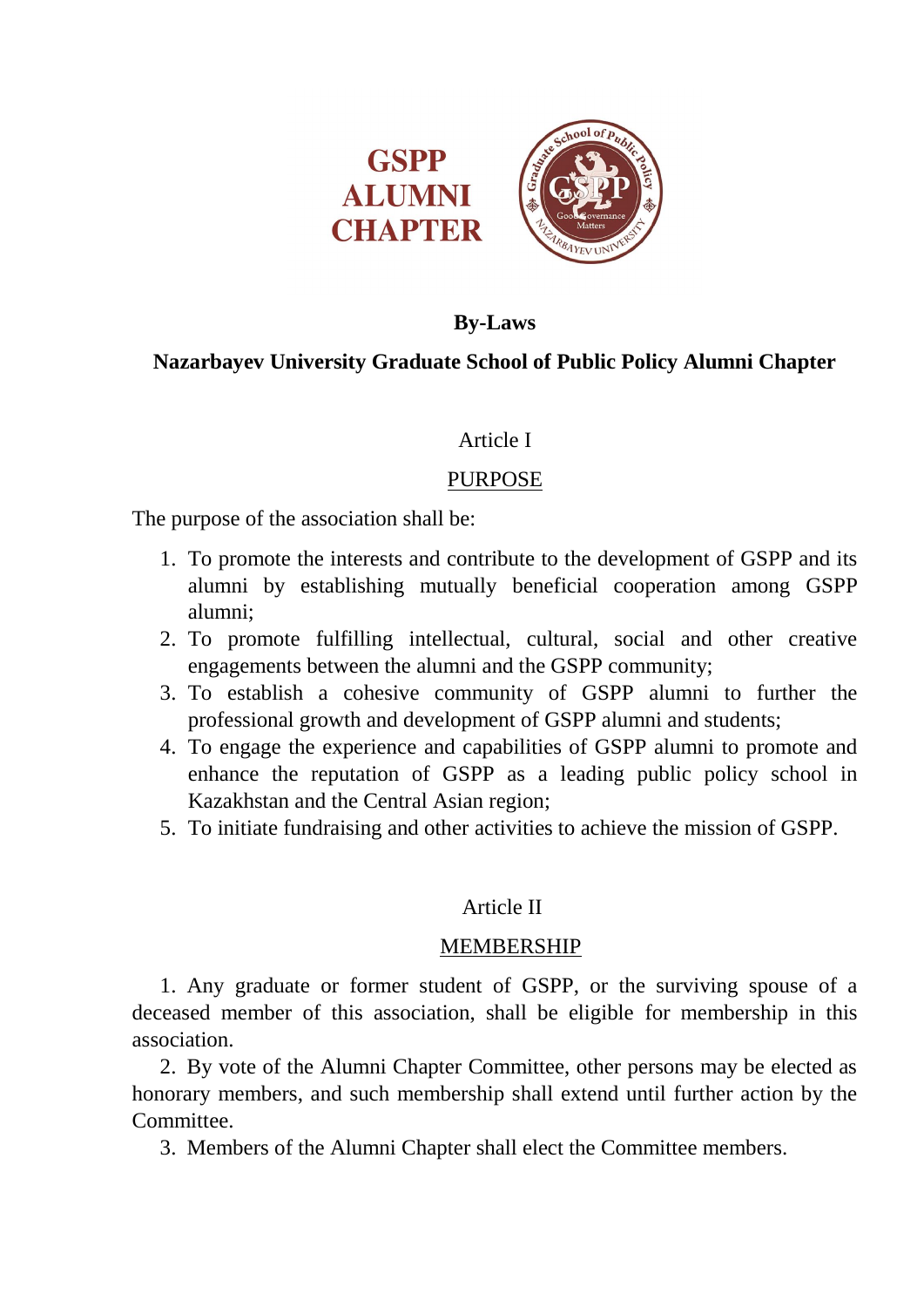## Article III

#### COMMITTEE

1. The policies of this association and the control and management of its affairs shall be vested in a Committee with such members as a President, a Vice-President, a Treasurer, and a Secretary.

2. The term of the Committee shall be one year, and eligible for an extension for another year.

3. Members of the Committee shall serve from the time of their respective elections until their successors have been elected and qualified. Any member may be removed either with or without cause by a majority vote of the Committee members at a special meeting called for that purpose or at the compulsory meeting, and vacancies among members shall be filled by the Committee without undue delay.

### Article IV

### MEMBERS OF THE COMMITTEE

1. President. The president shall be the principal officer of the Committee and shall preside at all meetings of the members of the Alumni Chapter and the Committee. The president shall see that the resolutions of the membership and the actions of the Committee are carried into effect, and report them the conduct and management of the affairs of the Alumni Chapter. The president shall perform such duties as are usual to this office.

2. Vice-President. In the absence of the president, or in the event of that officer's inability or refusal to act, the vice-president shall perform the duties of the president, and when so acting, shall have all of the powers of, and be subject to all the restrictions upon the president.

3. Treasurer. The treasurer shall have custody of the corporate funds and shall keep, or cause to be kept, correct and complete books and records of account, including full and accurate accounts of receipts and disbursements, in books belonging to the Alumni Chapter, and in general shall perform all duties as may be assigned by the president.

4. Secretary. The secretary shall be the principal recording officer of the Alumni Chapter. The secretary shall record all proceedings of the members and discharge all duties incident to the office of secretary. In the absence of the secretary from any meeting of members, a temporary secretary designated by the president shall perform duties of the secretary.